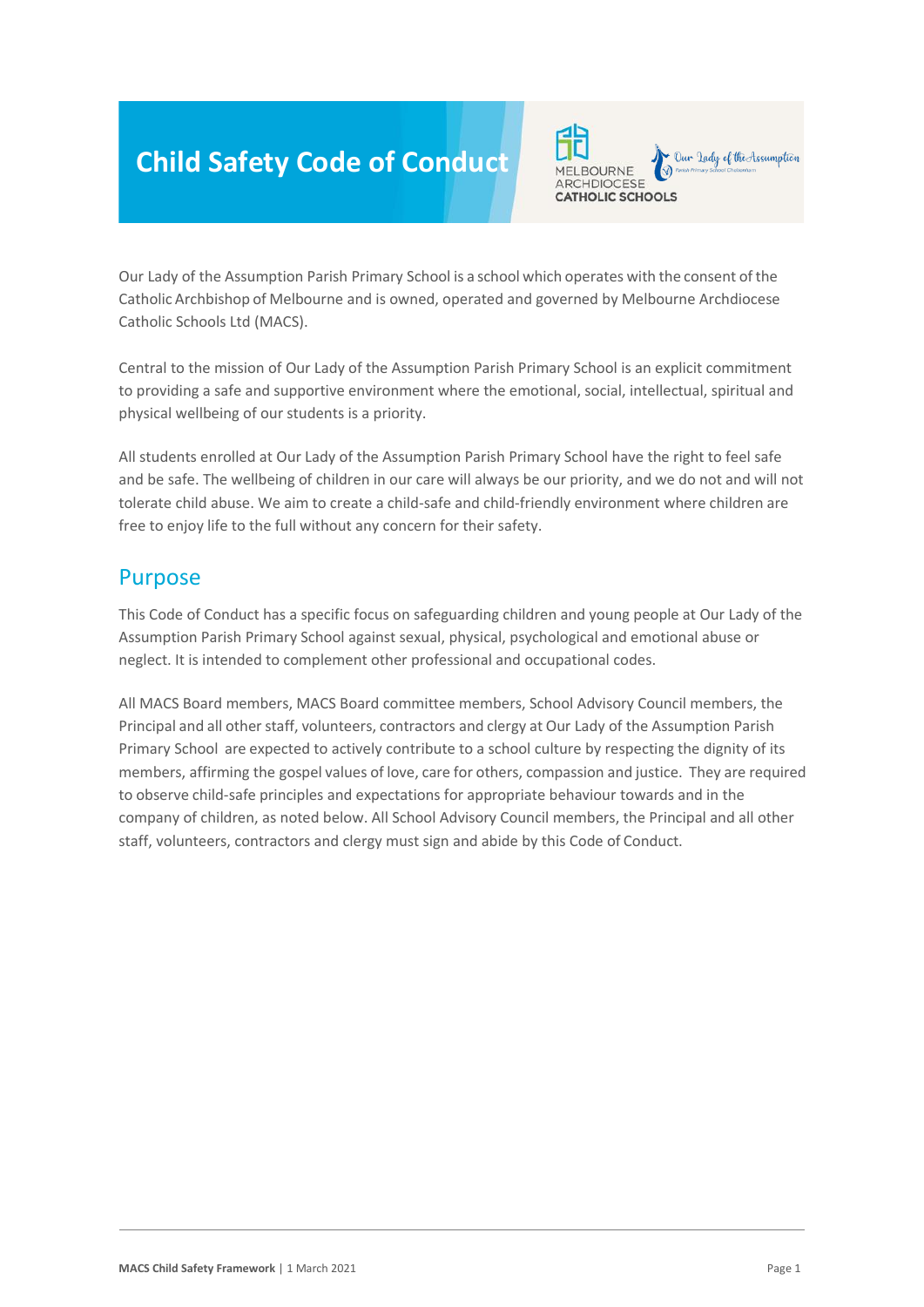# Acceptable behaviours

All MACS Board members, MACS Board committee members, School Advisory Council members, the Principal and all our other staff, volunteers, contractors and clergy at Our Lady of the Assumption Parish Primary School are responsible for supporting the safety of children by:

- adhering to the school's child-safe policy and upholding the school's statement of commitment to child safety, at all times
- taking all reasonable steps to protect children from abuse
- treating everyone in the school community with respect
- listening and responding to the views and concerns of children particularly if they are telling you that they or another child has been abused or that they are worried about their safety/the safety of another child
- promoting the cultural safety, participation and empowerment of Aboriginal and Torres Strait Islander children (for example, by never questioning an Aboriginal or Torres Strait Islander child's self-identification)
- promoting the cultural safety, participation and empowerment of children with culturally and linguistically diverse backgrounds (for example, by having a zero-tolerance for discrimination)
- promoting the safety, participation and empowerment of children with a disability (for example, during personal care activities)
- ensuring as far as practicable that adults are not alone with a child
- reporting any allegations of child abuse to the school's leadership (or child safety officer if the school has appointed someone to this role)
- understanding and complying with all reporting obligations as they relate to mandatory reporting and reporting under the *Crimes Act 1958* (Vic.)
- reporting any child safety concerns to the school's leadership (or child safety officer if the school has appointed someone to this role)
- ensuring as quickly as possible that the child is safe if an allegation of child abuse is made
- reporting to the Victorian Institute of Teaching (VIT) any charges, committals for trial or convictions in relation to a sexual office by a registered teacher, or specific allegations or concerns about a registered teacher.

## Unacceptable behaviours

All MACS Board members, MACS Board committee members, School Advisory Council members, the Principal and all our other staff, volunteers, contractors and clergy at Our Lady of the Assumption Parish Primary School must not:

- ignore or disregard any suspected or disclosed child abuse
- develop any 'special'relationships with children that could be seen asfavouritism (for example, the offering of gifts or special treatment for specific children)
- exhibit behaviours with children which may be construed as unnecessarily physical (for example, inappropriate sitting on laps)
- put children at risk of abuse (for example, by locking doors)
- initiate unnecessary physical contact with children or do things of a personal nature that a child can do for themselves (for example, toileting or changing clothes)
- engage in open discussions of a mature or adult nature in the presence of children (for example,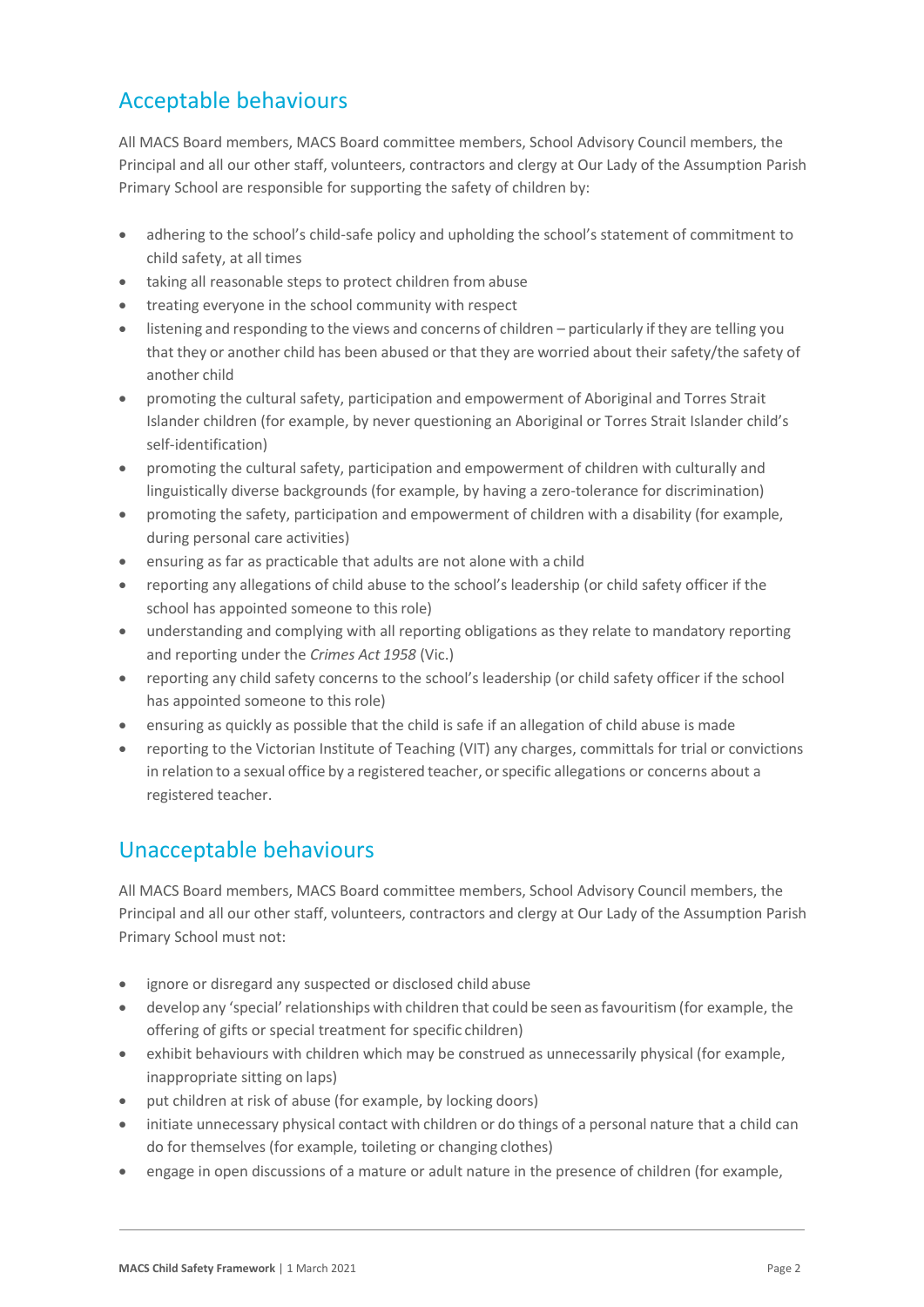personal social activities)

- use inappropriate language in the presence of children
- express personal views on cultures, race or sexuality in the presence of children
- discriminate against any child, including because of age, gender, race, culture, vulnerability, sexuality, ethnicity or disability
- work with children while under the influence of alcohol or illegal drugs
- have contact with a child or their family outside school without the school leadership's or child safety officer's (if the school has appointed someone to this role) knowledge and/or consent or the school governing authority's approval (for example, unauthorised after-hours tutoring, private instrumental/other lessons or sport coaching); accidental contact, such as seeing people in the street, is appropriate
- have any online contact with a child (including by social media, email, instant messaging etc.) or their family unless necessary (for example, providing families with eNewsletters or assisting students with their schoolwork)
- use any personal communication channels/devices such as a personal email account
- exchange personal contact details such as phone numbers, social networking sites or email addresses
- photograph or video a child without the consent of the parents or carers
- consume alcohol or drugs at school or at school events in the presence of children.

### Teachers

Teachers are also required to abide by the principles relating to relationships with students as set out in the Victorian Teaching Profession's Code of Conduct published by the VIT. These principles include:

- knowing their students well, respecting their individual differences and catering for their individual abilities
- working to create an environment which promotes mutual respect
- modelling and engaging in respectful and impartial language
- protecting students from intimidation, embarrassment, humiliation and harm
- respecting a student's privacy in sensitive matters
- interacting with students without displaying bias or preference
- not violating or compromising the unique position that a teacher holds of influence and trust in their relationship with students.

#### Psychologists and school counsellors

In their dealings with students, psychologists and school counsellorsshould also take into account their professional obligations as set out in a code of ethics or practice to which they are bound, including because of their membership of:

- the Australian Health Practitioner Regulation Agency
- the Australian Counselling Association
- Speech Pathology Australia.